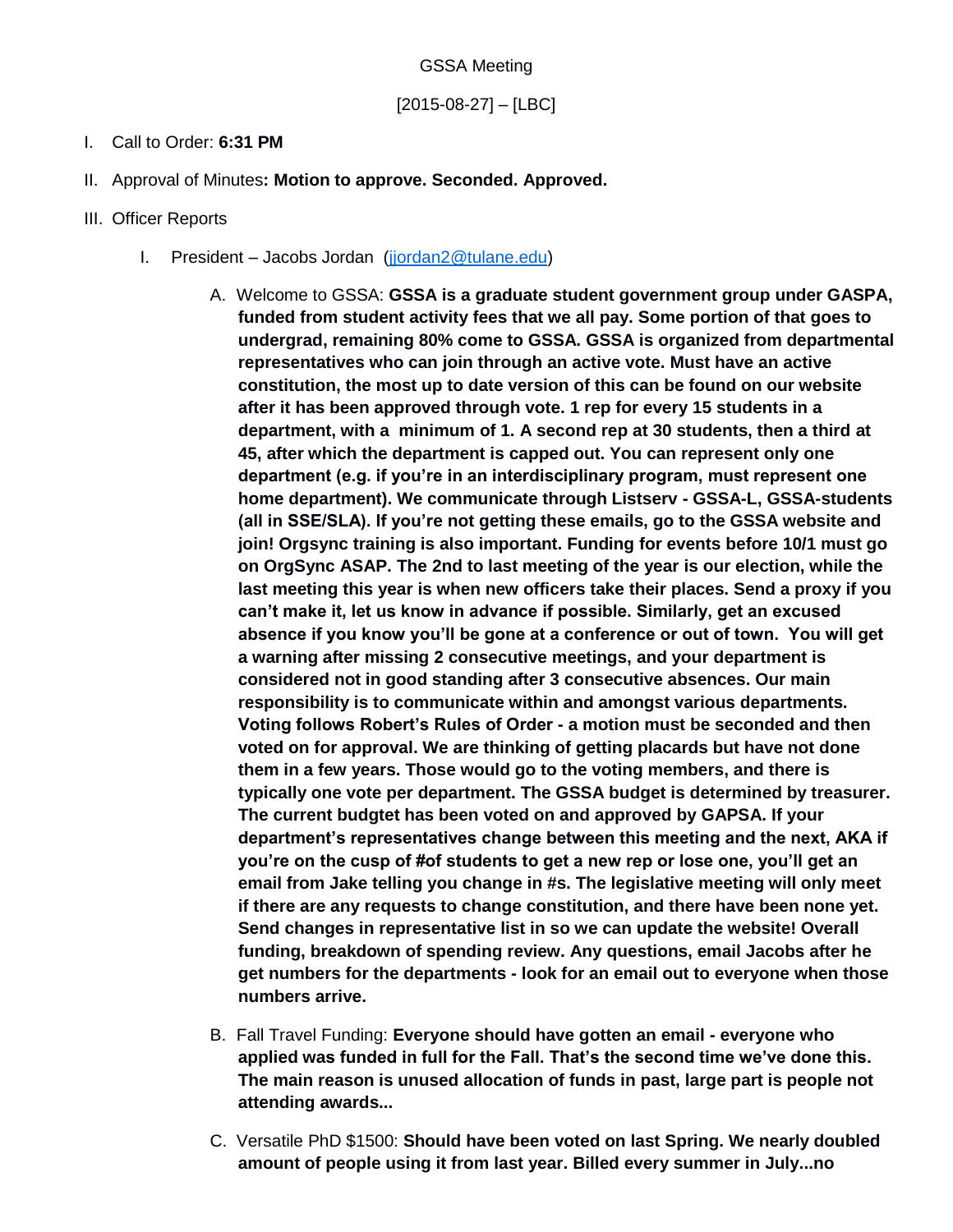**meetings this summer. OGPS and Career Center contribute to this as well. We need to get more people interested - it is expanding and the number/usage stats track well with amount of PhD students, and is similar to other comparable sized university. Motion to approve. Seconded. Motion passes.**

- 2014-2015
	- o 136 users, 132 VPhD website
	- o 79 accessed PhD Career Finder, 144 visits (1.82 visits/user)
- 2013-2014
	- o 77 users, 53 VPhD Career finder (1.28 visits/user)
- Aggregate: 43 % Humanities/Social sciences 50 % STEM, 7 % other
- D. New Shuttle schedules: [http://tulane.edu/universityservices/transportation/upload/Fall-](http://tulane.edu/universityservices/transportation/upload/Fall-Spring-2015-Schedules-8-19-15-2.pdf)[Spring-2015-Schedules-8-19-15-2.pdf](http://tulane.edu/universityservices/transportation/upload/Fall-Spring-2015-Schedules-8-19-15-2.pdf) : **This has changed drastically, and since it impacts a lot of us you've probably already gotten an email about these changes a few weeks ago. If you have ANY questions or concerns - contact them and tell them! They are asking for feedback, please tell them what you think. Contact Brian Lowe to say you do/don't like changes. Big changes in Blue line for commuters that likely affects many grad students.**
- E. Tulane Alcohol Policy, Event Registration & OrgSync: **This was voted on last spring and went into effect this summer. Grad students are now a separate group from undergrads, but the alcohol protocols are not completely in place yet so things are still up in the air. The summary is that grad students will get approval from the respective dean of their school and/or advisor, admins, etc.. All events still have to be registered, and we will be meeting next week to iron out details with GSSA advisor. Will share details when we know. One thing is that we can't have alcohol in open common areas now. However, grad students get special notation, and no longer fall into student category. It's also important to mention now: if you're in a 4+1 degree program, go get a new student ID! You can't get into GSSA event with an undergrad ID, even if you're a graduate student. Share this with your departments and let them know that you need to have one for events with alcohol.**
- F. Event Registration**: You can request funding for up to 4 days, but this is not the same as registering an event. First request funding, then you register. Orgsync is quick, easy, and takes 15 minutes. Your event must be registered 3 weeks before it takes place. If you haven't been trained yet for OrgSync, stick around after the meeting to go over it. Email Jake with any specific questions. Nick knows and can help. Remember: you have to register to be approved for an event. For department meetings, you don't have to register but you have to have agenda/minutes and can't advertise it as anything besides a meeting.**
- II. Vice President Nicholas Fears [\(nfears@tulane.edu\)](mailto:nfears@tulane.edu)
	- A. Fall Trivia \$3000 September, October, November Bruno's Tavern: **Generally these take place in the Fall semester in September, October, and November on the third Thursday of the month.**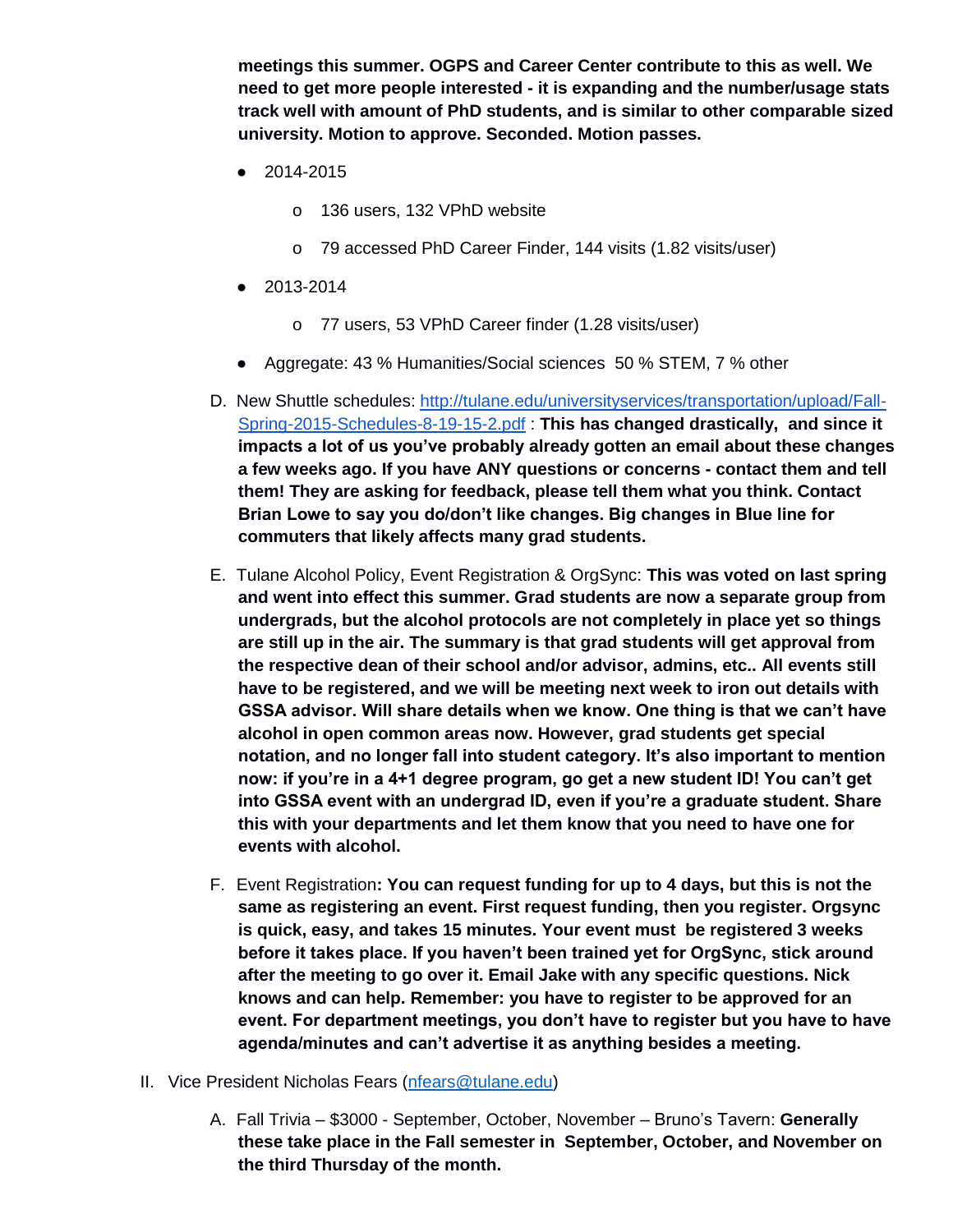- B. Fall BBQ \$1500 NOLA Brewery Tap Room and McClure's BBQ October 24th: **We are asking more this year in the past, mainly because we're working with the two groups and McClure's is going to give us about 35 lbs of brisket, pulled pork, ribs, veggies, etc. and serve that in the taphouse. Additionally, NOLA Brewery is going to let us open a tab with remainder of budget and we'll be able to sample any of the beers on tap if you have on a GSSA wristband.**
- C. GSSA Fall Colloquium \$1000 Contact me if you are interested in presenting or attending. **Probably won't actually spend that much because we haven't heard from many people interested in speaking/attending. Email me if you are interested and we will work on setting up a time. Typically do at least one during lunch time.**
- D. Winter Mixer \$1000 TBD: **We skipped this last year and are working with Phillips on Maple to put something on in 2015. Hopefully it will come out nicely...lots of details are still up in the air. Motion to approve as a slate. Seconded. Slate passes. Motion to approve. Seconded. Approved.**
- E. **Welcome Party Sept. 11th - Already funded. We are having a wine and cheese night here in the LBC Qatar Ballroom. It will be open to any grad students, and we've bought 60 bottles of wine and enough cheese for 200 people. Come! \$1500. 5:30-8:30.**

## III. Treasurer – Jordan Adams [\(jadams15@tulane.edu\)](mailto:jadams15@tulane.edu)

A. Paperwork Review: **We'll be going over how we handle paperwork and common problems that have come up between me and OGPS. See PDF Jordan emailed for further details. First: travel reimbursement paperwork - checklist of what is needed to get travel reimbursement. GSSA travel only covers transportation and lodging fees. Save all receipts, boarding passes, etc. that you think might be applicable. Don't forget to prove that you actually attended/presented at a conference. Deadlines on website are strict! Email me if you will be out of the area and need to submit early. To remove some confusion: starting this fall, because we're tied to OGPS, we're no longer tied as much to discrete funding periods set up by fiscal year. Next summer there will be no discrepancy between before/after July 1 travel. One fall, spring, and summer session/academic year regarding travel. Will update website to reflect this news. The application periods aren't new, just making one change so there's no cutoff in the middle of a travel period for some people traveling on June 31 and July 1. As reps, we ask that you keep your departments up to date as to when these deadlines are. Some common mistakes - GSSA treasurer has not handled travel paperwork since Dec. 2013. It needs to go to OGPS at 200 Gibson Hall. Jordan will help review before dropping off with OGPS if so desired. Next problem is when a packet is turned in not signed by GSSA rep. Please send out an email to your department and let them know that you're the rep and are available to sign forms for reimbursement. Next up is an attempt to send digital copies when physical copies are required. You can't just send a photo of a receipt and ask for a check. Also, a lack of payment info on receipts - have credit card number present or state it was paid in cash...airfare itineraries need payment info for IRS tax purposes and if you don't provide that, the request will be delayed for several weeks. We also need a proof of presentation - nametag, photocopy of nametag,**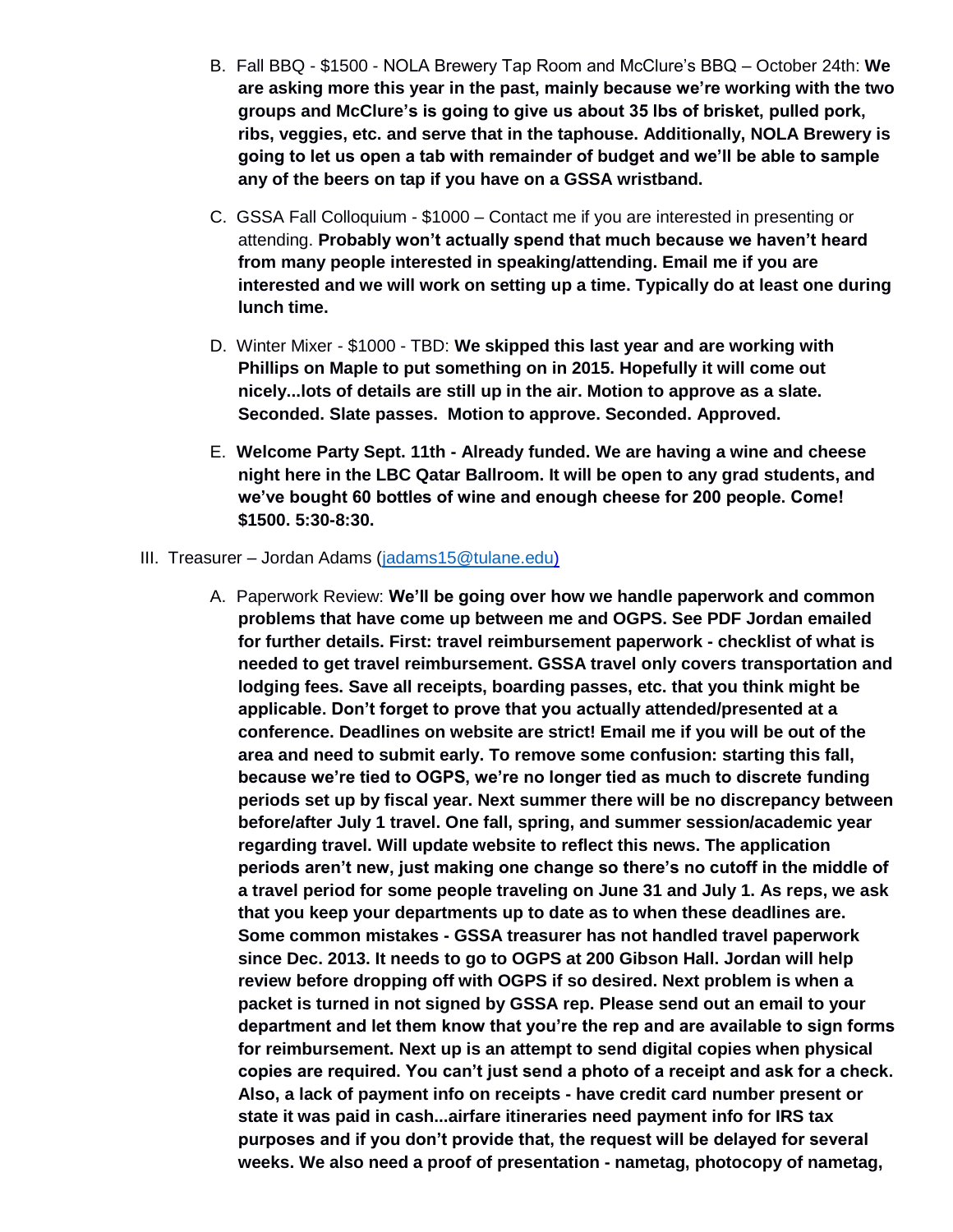**if presenting need a copy of abstract. This is a big thing that OGPS has had problems with, so look for this before you sign the packet. Social events must be registered on OrgSync. Jake will do brief training after the meeting tonight. You cannot register an event through GSSA without going through training with us. Only reps will be trained on OrgSync for event registration. This is to alleviate the fact that people would register without reps knowing about event or try to circumvent the process for requesting funding properly. A representative basically has to support whatever events are being registered. In past this was all paperwork, which got lost all the time. This will help you guarantee that your department's event is properly registered and you don't have to worry about not getting a check. Also - any requests need to have itemized budget submitted to Jordan four days before. There are two reimbursement types - check request for individual...please put student ID on pay form...accounting will not process without this. Interdepartment transfer forms...reimburse dep't for mainly expensive events...ITs are all done electronically now but student programs have not decided how they want them done. If you want an IT, fill out the form that's on GSSA website. Department admins can contact Jordan to expedite this process. Common problems for this include: nonitemized receipts, missing payment info, missing attendee list for all events (guesstimate attendance if you forget to record). Departmental meetings must have minutes but do not need to be registered on OrgSync. Must have itemized receipts even for transactions on Square (does not print out itemized receipt) - can be written on back of a napkin as long as costs add up. Will not let you use missing receipt paperwork to circumvent this. Digital receipt that is itemized and not an original/a copy, you can submit with missing receipt forms. If you have problems with accounting or student orgs, come through us and let us know because we can channel it to our advisors in a more coherent format. The more info he has about how they don't work with grad students, the more we can argue that we're not part of the undergrad student body. If you're trying to register for an event and getting pushback, having problems with OrgSync, the same thing goes. Compile a list of problems that we're having so we can add it to our to do list for discussing with our advisor.** 

B. Speaker Reimbursement Requests: **Again, we are starting to only accept requests from representatives so they won't be surprised in meetings and then can't detail what's happening. Any requests over maximum allotted amount (\$870) must be submitted to me so I can submit. Starting this fall, we're only reimbursing the department and not individuals...we're willing to work with you if there's absolutely no way your department won't work with you to fund something up front. OGPS is more flexible so there is no reason for your department to not work with you. I will work with department admins to work things out, just have them email me. It doesn't look good if a payment is held up for months, so if a department can do it, it's a lot simpler. For the contract: if you're doing event yourself and are handling everything, then yes, you must go through OrgSync and do everything. If you're doing it through a departmental IT, things will be much faster, easy, and with less stress. If the department doesn't fund it, we'll have a red flag or will go investigate and talk to our advisors. There are ways that you can address specific concerns, just shoot us an email to bring this up. Common problems: Make sure you have flyer/announcement to prove**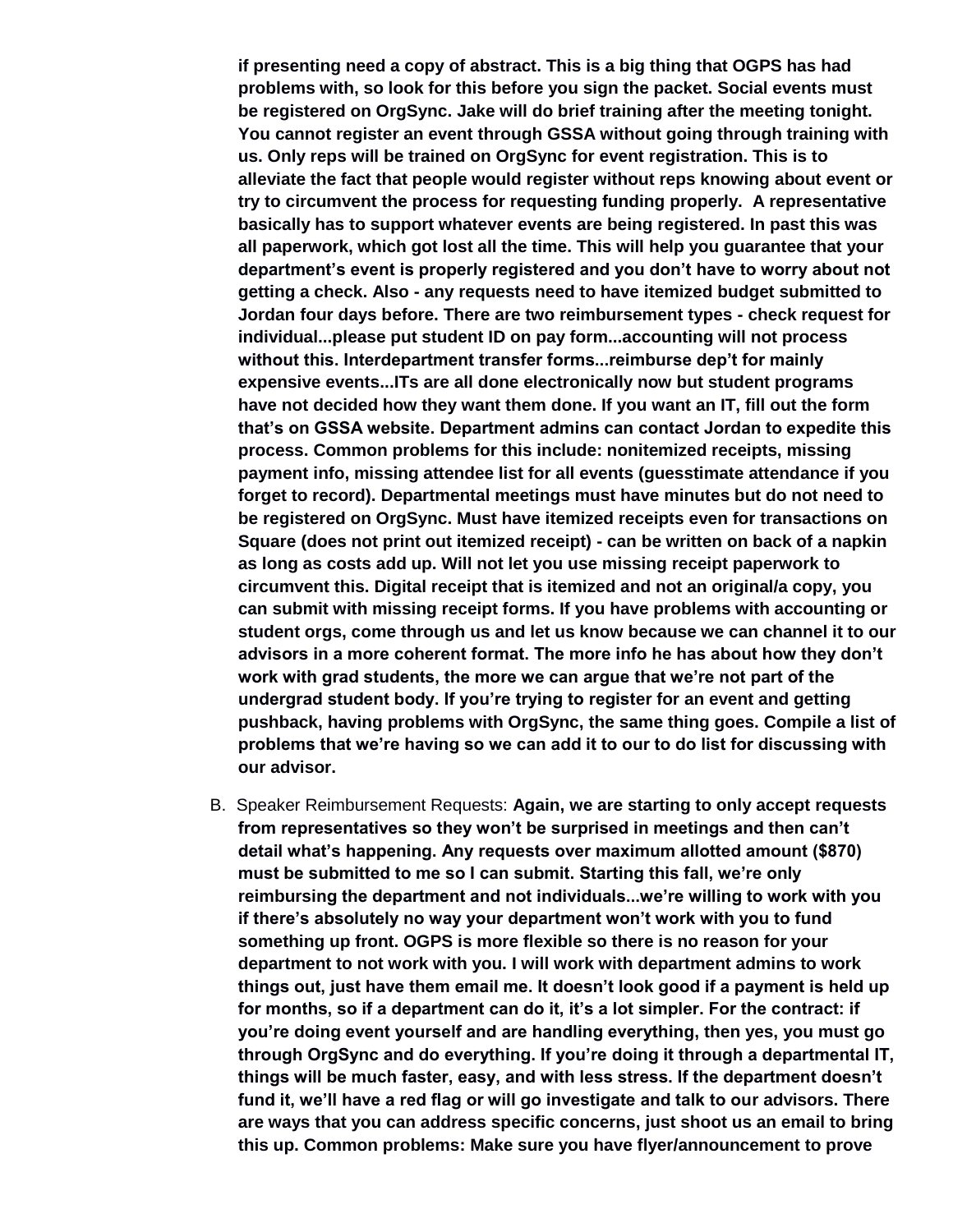**you're sending out the info; attendee list. Office hours for Jordan are Thursdays from 3-5 in LBC basement, starting 9/3. Will send out email if she will be absent. If you want to send in a scanned packet before the forms are actually submitted, you can. Still must submit a physical copy, but scan and check can save everyone lots of time. Also, save your packet until you receive your check. Speaker funding through OGPS? Lots of pots of money for your dept to bring in speakers - how department allocates this is decided within your department. If you have issues with how funding is being distributed, bring it up! Talk to us after the meeting if you're having problems. It should be responsibility of dept to enrich students yet OGPS gets money back at the end of the year that is unused and should be being used for speakers. If departments don't have money on their own for funding events, OGPS will cover it. Email Jordan if you have questions.**

| <b>Department</b>              | <b>Event Title</b>                         | <b>Date</b> | <b>Amount</b><br><b>Requested</b> |
|--------------------------------|--------------------------------------------|-------------|-----------------------------------|
| <b>Biomedical Engineering</b>  | Annual BME Grad/Faculty BBQ                | 10/2/15     | \$650.00                          |
|                                |                                            |             |                                   |
| Chemistry                      | Departmental Meeting                       | 9/10/15     | \$80.00                           |
| Chemistry                      | <b>APTEC Poster Session Social</b>         | 11/9/15     | \$1,500.00                        |
| Chemistry                      | <b>Departmental Meeting</b>                | 9/24/15     | \$80.00                           |
| Ecology & Evolutionary Biology | <b>EEB Graduate Student Meeting</b>        | 9/3/15      | \$125.00                          |
| Earth & Environmental Sciences | <b>EENS September Departmental Meeting</b> | 9/9/15      | \$175.00                          |
| French/Italian                 | French Graduate Student Welcome Mixer      | 9/19/15     | \$200.00                          |
| Latin American Studies         | <b>LAGO September Meeting</b>              | 9/11/15     | \$100.00                          |
| Math                           | Mathematics Graduate Student Colloquium    | 9/15/15     | \$60.00                           |
| Math                           | Mathematics Graduate Student Colloquium    | 9/22/15     | \$60.00                           |
| Math                           | Mathematics Graduate Student Colloquium    | 9/29/15     | \$60.00                           |
| Math                           | Mathematics Graduate Student Colloquium    | 10/6/15     | \$60.00                           |
| Math                           | Mathematics Graduate Student Colloquium    | 10/13/15    | \$60.00                           |
| Philosophy                     | Philosophy fall party                      | 8/29/15     | \$250.00                          |
|                                |                                            |             |                                   |

C. Event Requests:

**Totals: \$3,460.00** 

**Biomedical Engineering: Grad students and families come to mingle, faculty members come as well. BBQ, desserts. Last year had around 50 attendees and used \$620. Asking for more this year because there are 17 new grad students, only 3 graduated. Itemized receipt is available on Dropbox.** 

**Chemistry: Two departmental meetings to plan and execute Chemistry department BBQ. The major event is the poster session social - APTEC conference started in LA after oil spill and is designed to increase involvement between departments internally, and among other schools in the region. Meeting will be in November in LBC. Registration is free. The poster session will be open to everyone. \$1500 is to cover wine and cheese for 100+ people. You can come in with grad student IDs, and it's not just for chemistry. Groups that are organizing are physics, chem engineering, and chemistry department. We want people who are attending to register for the session. If you come to conference all day, you must register. If you just want to show up at the end to see posters, that's fine, you can just walk in. Actually, the whole conference portion is funded by outside sources. The poster session is GSSA funded so you should all be able to come. Conference will last all day, with 17 student speakers from schools in all gulf states. USM - 5 year federal grant....is it customary for us to support poster session?**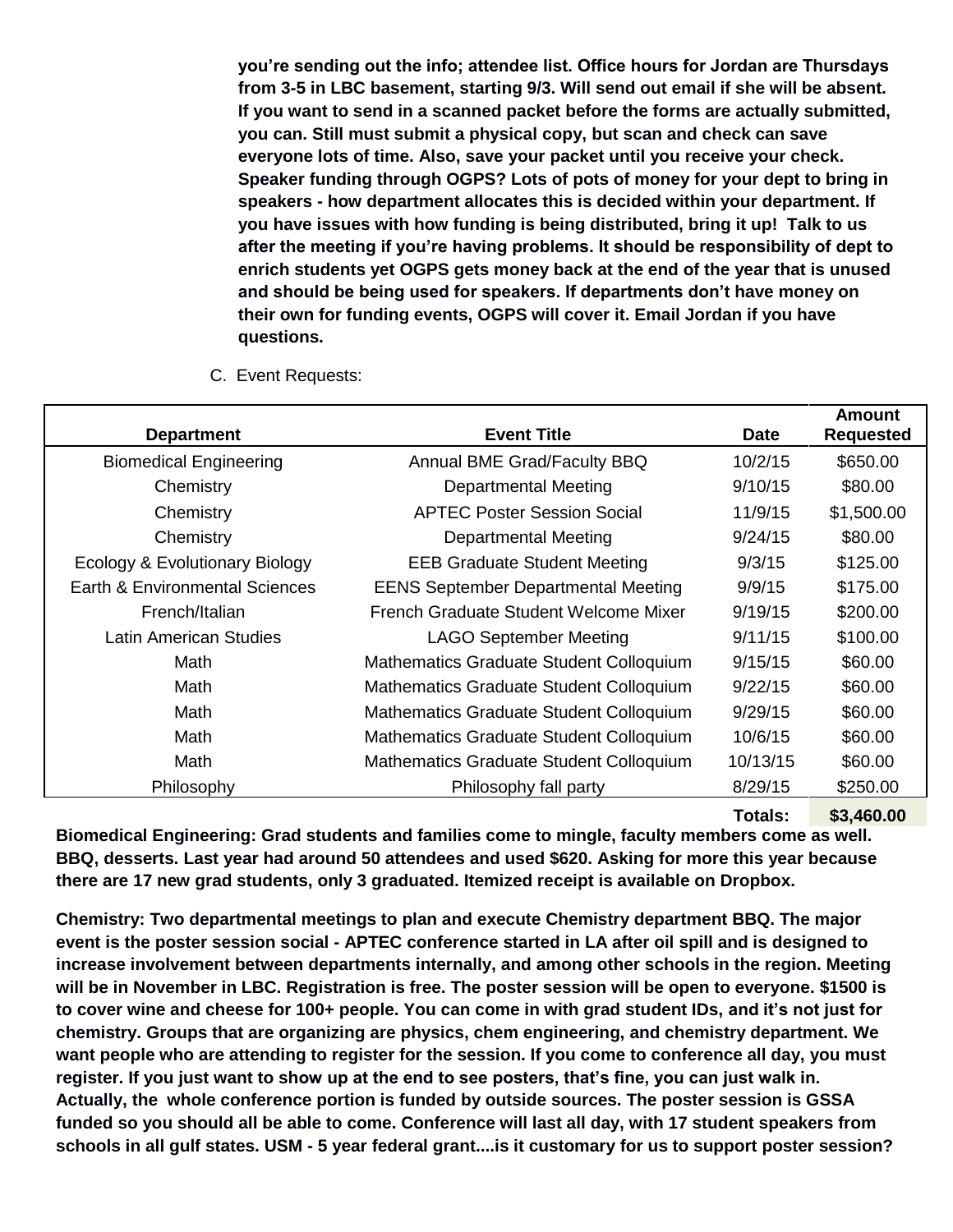**We've asked industry, filed for grants through Oak Ridge Nat'l Lab...precedence was set last year for Mardi Gras Conference. Funding also pays for posters used in addition to wine and cheese. Abt. 150 students in all three departments, expect about 50% to attend. No TU undergrads, but the undergrad school has given a sum of money to help recruit students from non-Ph.D granting institutions, because we lose students to LSU or other big schools when we don't sell the grad department well enough. Federal grant is not usually used to pay for wine and cheese for graduate students.** 

**EEB: Monthly meeting, first of the semester. Introduce new students, inform them about what goes on in GSSA/departmental org, have some food.** 

**EES: Lunch for departmental meeting that occurs 4x/semester. Chance for grad students to get together and discuss semester.** 

**French/Italian: Trying to make it better, larger community - trying to get department closer. Mixer with new students will create a good environment for future recruitment.** 

**LAST: Monthly meeting, largest of the year, funding for lunch**

**Math: Every week have grad student colloquium, money is for pizza and soda to eat afterwards.** 

**Philosophy: One or two social meetings for just PHIL grad students each semester. Want to do one in September**

**Motion to vote as a slate. Seconded. Motion passes. Motion to approve. Seconded. Motion passes.**

D. Speaker Requests

| <b>Department</b> | <b>Speaker Name</b> | Date    | <b>Honorarium</b> | Travel   | Lodging  |
|-------------------|---------------------|---------|-------------------|----------|----------|
| <b>Physics</b>    | Camille Aron        | 9/14/15 | \$200.00          | \$500.00 | \$170.00 |
|                   |                     |         |                   | Totals:  | \$870.00 |

**Post-doc at Princeton, teaching in Paris at a great university. Will talk about research things and do a colloquium for new grad students and undergrads. Worth an honorarium because he's going to be an assistant professor. Flyer will be sent out to listserv.**

## **Motion to approve. Seconded. Motion passes.**

- IV. Secretary Abigail Nixon [\(anixon1@tulane.edu\)](mailto:anixon1@tulane.edu)
	- I. University-Wide Committees
		- A. Associated Student Body Representatives (5) *need 3 - Same reps as GAPSA, aka go to both meetings. Any graduate student can do this, not just GSSA reps. Meetings are on Tuesday evenings (ASB 6-7, GAPSA follows). Two GAPSA meetings on their own, two that follow ASB meetings. Kate, Molly, Giovanni, Nick, Jacobs*
		- B. Graduate and Professional Student Association Representatives (5) *need 3 - Kate, Molly, Giovanni, Nick, Jake*
		- C. University Senate-Student Affairs Standing Committee (2) *need 1 SLA and 1 SSE - Only meet if something comes up, descriptions are all on University Senate website. If we don't fill tonight, there are some later ones we can bring up that GAPSA will be asking for representatives for. Not required to fill some of them. SLA: Craig; SSE: Ted Neuro*
		- D. Provost's Office-Graduate Council (2) *need 1 SLA and 1 SSE for 1 year term - One year term but we've been nominating people for two year and reelecting them every*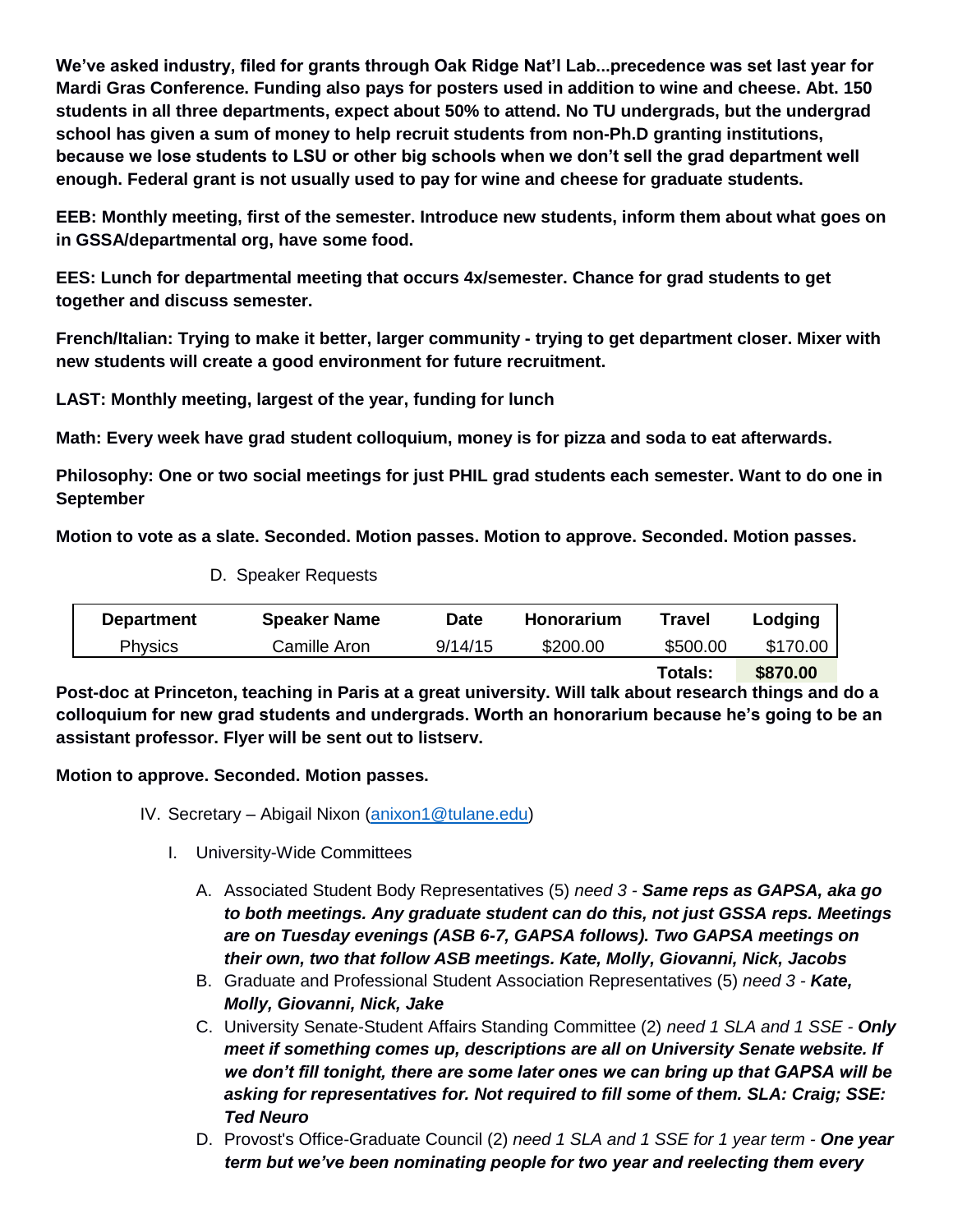*second year, alternating SSE/SLA. Graduate council approves all graduate programs at the university - offshoot of university senate that has representation from every school that has grad programs. Grad handbook comes out of this program. Programs being reviewed this year are: Economics, Anth, CCC, LAS, Art History, Econ, Business. Compile dossier of every factoid about department, can be distributed to grad students and faculty. SLA: Ali Enami; SSE: Kate*

- E. Student Health Insurance Committee (2): **Didn't have anyone from GSSA sit on these committees below last year, but if you're interested let me know. They are not a part of the university senate. We don't have to fill them tonight, or at all if no one is interested.**
- F. Student Health Care Committee (2):
- G. Student Financial Aid Committee:
- II. GSSA Standing Committees email me to let me know if you want to be on Events, Legislative, or Budget. **If you did university-wide committee, you're not required to join an additonal GSSA committee. Legislative will meet to review constitution if anyone wants to have it reviewed, and drafting any changes in constitution if there are any. Budget meets if the treasurer needs, or to help determine budget for next year. Events committee is up to discretion of VP - will be planning Winter Mixer.**
- IV. New Business
- 1. SLA Committee appointments.
	- A. SLA Graduate Studies Committee- 2 SLA graduate students: **Ali, Craig?**
	- B. SLA Graduate Honor Board- 16 SLA graduate students: **Meets very rarely, only a mixture of people and not everyone all at once. Have constituents email if they are interested. Will contact people on Friday evening if we haven't filled list.**

**2.** University Senate / possible positions if interested contact Jacobs for selection at first GAPSA meeting **(9/29). Not required to fill any of them except for SLA/SSE student affairs.** 

Standing Committees

- [Academic Freedom & Responsibility of Students](http://tulane.edu/senate/academic-freedom.cfm) (1 grad student)
- [Assessment](http://tulane.edu/senate/assessment.cfm) (1 grad student)
- [Athletics](http://tulane.edu/senate/athletics.cfm) (1 grad student)
- **[Budget Review](http://tulane.edu/senate/budget.cfm) (1 GAPSA)**
- [Educational Policy](http://tulane.edu/senate/ed-policy.cfm) (3 students of different academic constituency)
- [Equal Opportunity & Institutional Equity](http://tulane.edu/senate/equal-opp.cfm) (4 students of different academic constituency)
- [Information Technology](http://tulane.edu/senate/info-tech.cfm) (1 grad student)
- [Libraries](http://tulane.edu/senate/libraries.cfm) (1 grad student)
- **[Physical Facilities](http://tulane.edu/senate/physical-facilities.cfm) (1 uptown)**
- [Social Issues](http://tulane.edu/senate/social-issues.cfm) (2 grad students)
- [Student Affairs](http://tulane.edu/senate/student-affairs.cfm) (1 SLA and 1 SSE)

3. **Three-Minute Thesis: Series of workshops, one a week from now until end of November. Career workshops about putting together CV, using Linkedin, finding international jobs, etc. Will be linked on website with details and info about it if you want to attend.** 

**4. New reps should send in pics for website - helps students figure out who represents them. Send to Abigail.** 

V. Old Business: